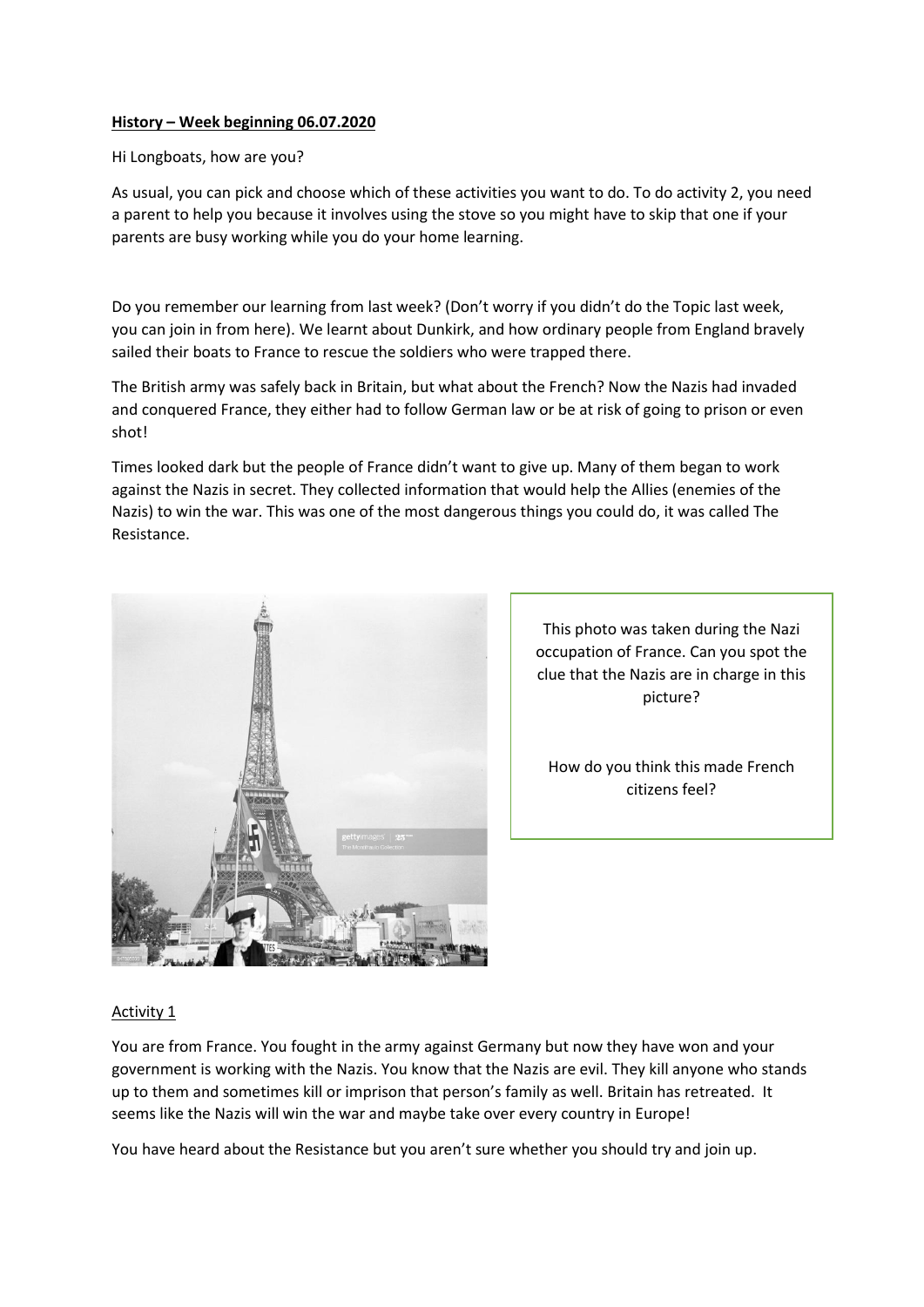In the box below, draw the character you have been imagining. Can you complete the sentences to create an idea of their thoughts about joining the resistance to fight in secret against the Nazis.

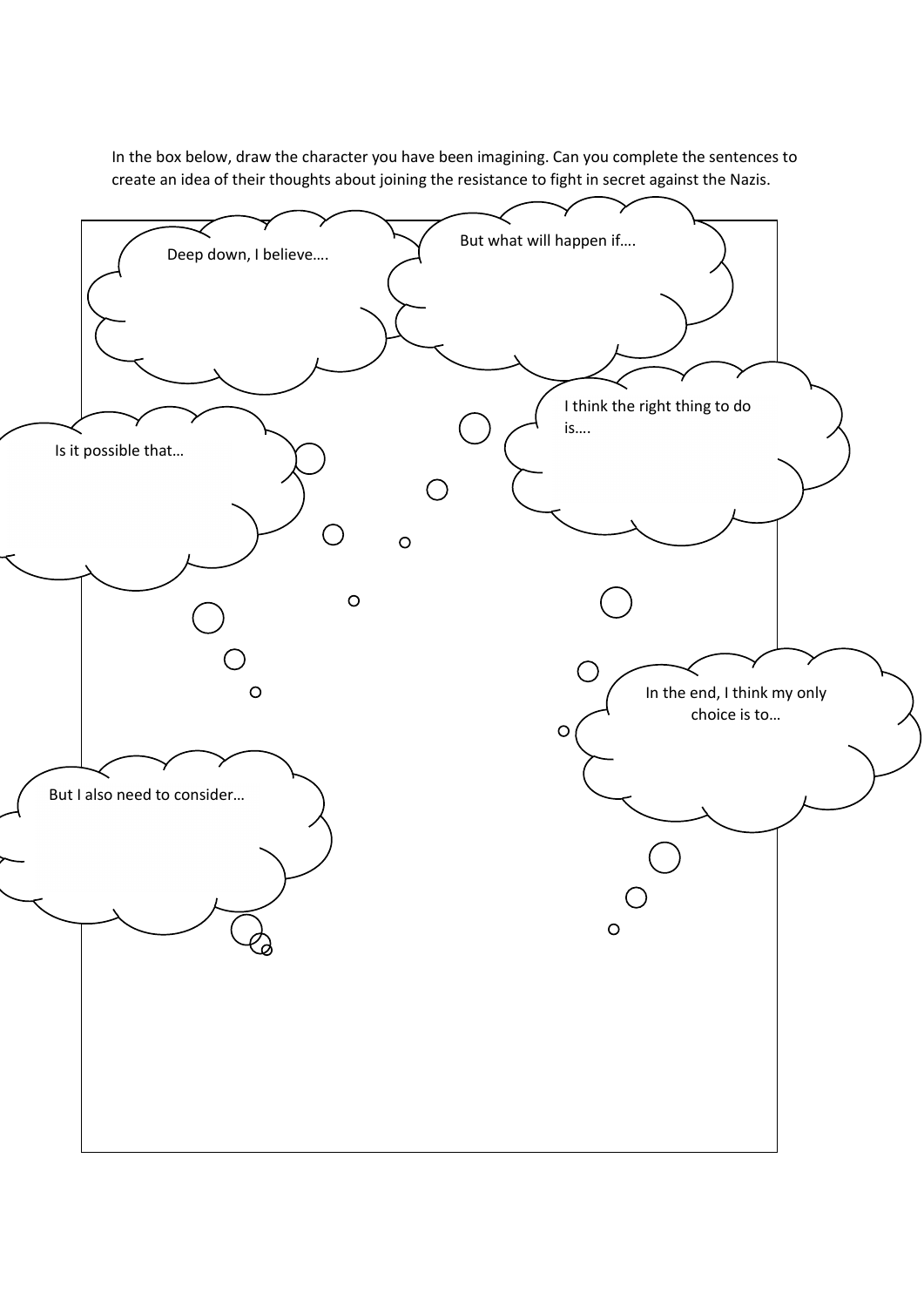# Activity 2

People in the resistance quickly developed lots of secret codes and gadgets to help them escape the attention of the Nazis. One way that they did this was using complicated codes, another was by using invisible ink to write messages on innocent looking documents, like holiday postcards, books and even musical scores.

Today, you can learn how to make your own invisible ink to send messages but you must get a parent to help you. You'll see why in a minute.

1. First, you need a piece of paper, a thin brush or a q-tip and some lemon juice or milk. (Lemon juice will last longer – milk will start to smell funny so you'll have to throw it in the bin after a couple of days).

2 . Paint your secret message onto your paper.

3. Leave the message to dry and watch it disappear!

4. With an adult, hold the paper near to something hot. You can ask an adult to hold it 10 cm above a cooker. Slowly, the message should appear on the paper!



## Activity 3

Of course, the French resistance had to develop much more difficult ways of hiding their messages – their lives depended on it! One famous member of the French resistance was Josephine Baker.



Josephine Baker was a famous jazz singer from the USA. She had hated the Nazis ever since Hitler first became the leader of Germany, partly because her husband was Jewish so she knew how racist the Nazis were.

She loved France and had first become a star when she performed in Paris so when the war started she was determined to help the French fight back against the Nazis.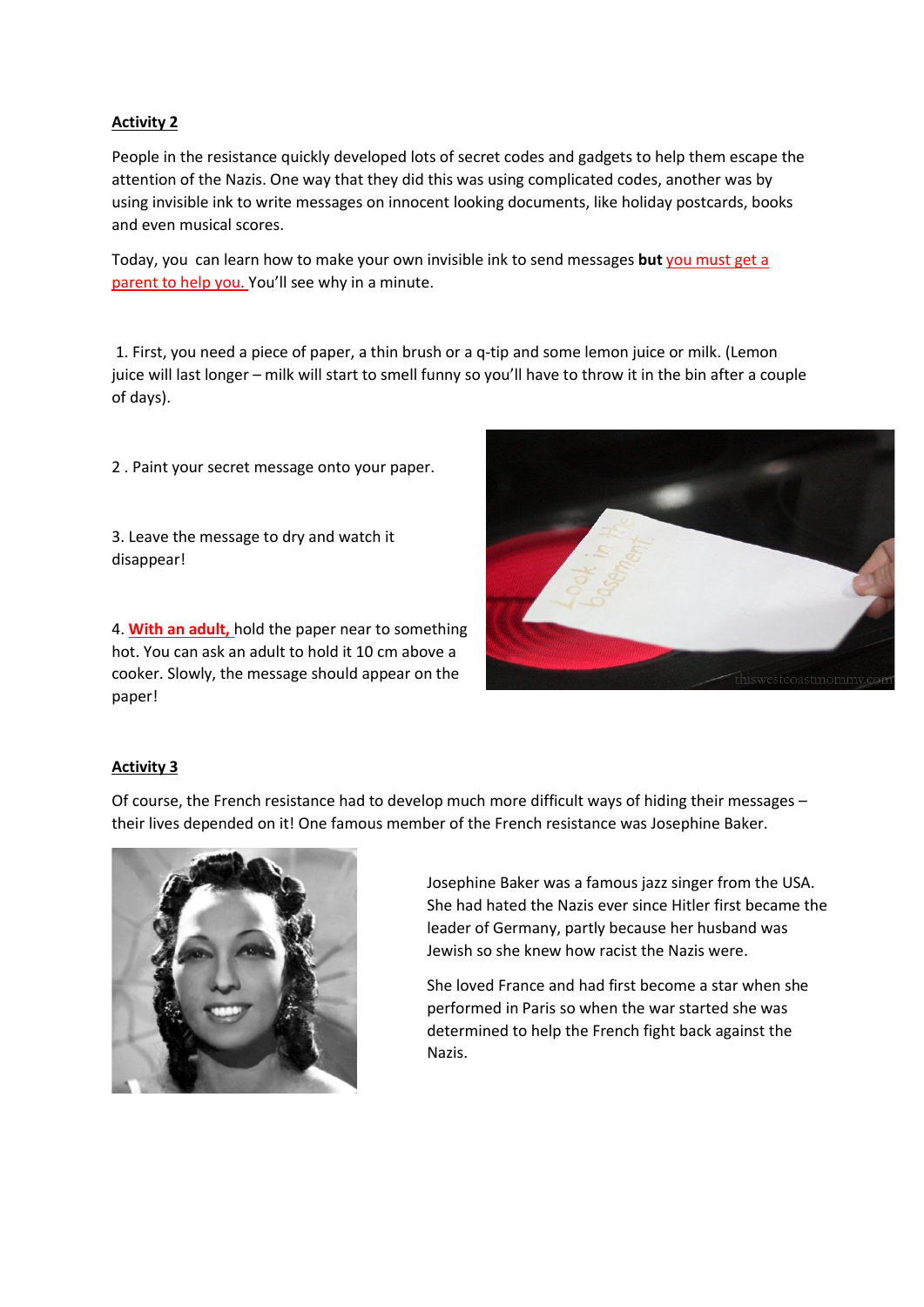Josephine joined the resistance but she kept up her singing and touring as a cover!

That way, she had a great excuse to travel to many different countries and she could carry secret messages with her.



Imagine you are Josephine Baker. You have just been performing in Germany for a lot of top army officials and you learnt lots of important information for the resistance! You need to write this all down before you forget and transport it back to France – but where can you hide your information?

Can you come up with three places that Josephine could hide her secret messages? She often used to write in invisible ink on her sheet music. Where else could she hide these messages where no one would look while she is travelling?

> ret hiding places within Josephine's travelling clothes and suitcase ould be located. Draw and label your ideas.